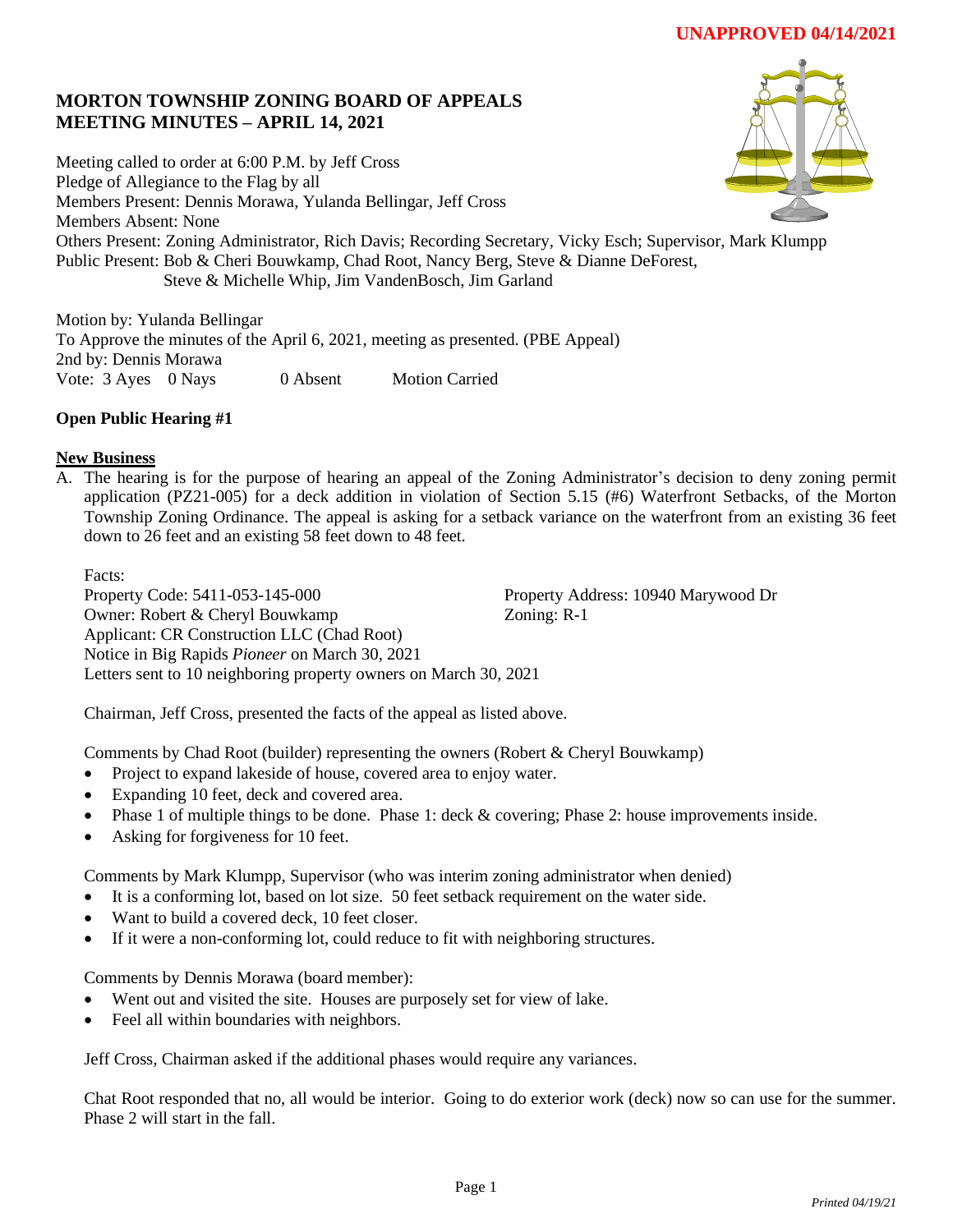### **Public Comments:** (neighboring property owners)

Nancy Berg: Here to support expansion on their house. Support their dream of the deck. Steve & Dianne DeForest were also in support of the project.

#### **Correspondence:**

Township received emails from two neighboring property owners: Karl Linebaugh and Steve Manko. Both were in support of the setback variance request.

### **Close Public Hearing #1**

Zoning Board of Appeals members review the 5 standards that must be used for a basis of substantial evidence to determine whether or not to grant a non-use variance:

In the Finding of Facts:

- 1. Whether compliance with the regulations would unreasonably prevent the owner from using the property for a permitted purpose or would render conformity with such restrictions unnecessarily burdensome. *It would unreasonably prevent the owner from using the property for a permitted use; inhibiting the construction of the deck.* Standard is satisfied.
- 2. Whether a grant of the variance applied would do substantial justice to the applicant as well as to other property owners in the district, or whether a lesser relaxation than that requested would give substantial relief to the owner and be more consistent with justice to other property owners. *The variance is the minimum necessary to permit reasonable use of the land and the primary structure (house).* Standard is satisfied.
- 3. Whether the plight of the owner is due to unique circumstances. *The problem creates a practical difficulty which would unreasonably keep the applicant from using the property for a permitted use.* Standard is satisfied.
- 4. Whether the problem is self-created. *Practical difficulty was not created by an action of the applicant.* Standard is satisfied.
- 5. Whether relief can be granted in such that the spirit of the ordinance will be observed, and public safety and welfare served:
	- Will not be contrary with the intent and purpose of the zoning ordinance.
	- Will not cause a substantially adverse effect on adjacent properties.
	- Will relate only to the property of the owner.
	- Will not essentially alter the character of the surrounding area.
	- Will not increase the hazard from fire, flood, similar dangers, or increase traffic congestion.

The relief can be granted in such fashion that the spirit of the ordinance will be observed and public safety and *welfare served.* Standard is satisfied.

The Zoning Board of Appeals finds that all 5 standards have been met.

Motion by: Dennis Morawa

## **Determination of this board is:**

In the finding of facts as per the Morton Township Zoning Ordinance, in granting a non-use variance as shown in Section 12.2, Variance, Paragraph 3 (A-E), this Board finds that it is not a self-created circumstance and **approves** the request for a variance of a 26-foot waterfront setback.

#### **The request for a non-use variance of a 26-foot waterfront setback is approved.**

2<sup>nd</sup> by: Yulanda Bellingar

Vote: 3 Ayes 0 Nays 0 Absent Motion Carried

# **Intermission while secretary prepares the Decision Form.**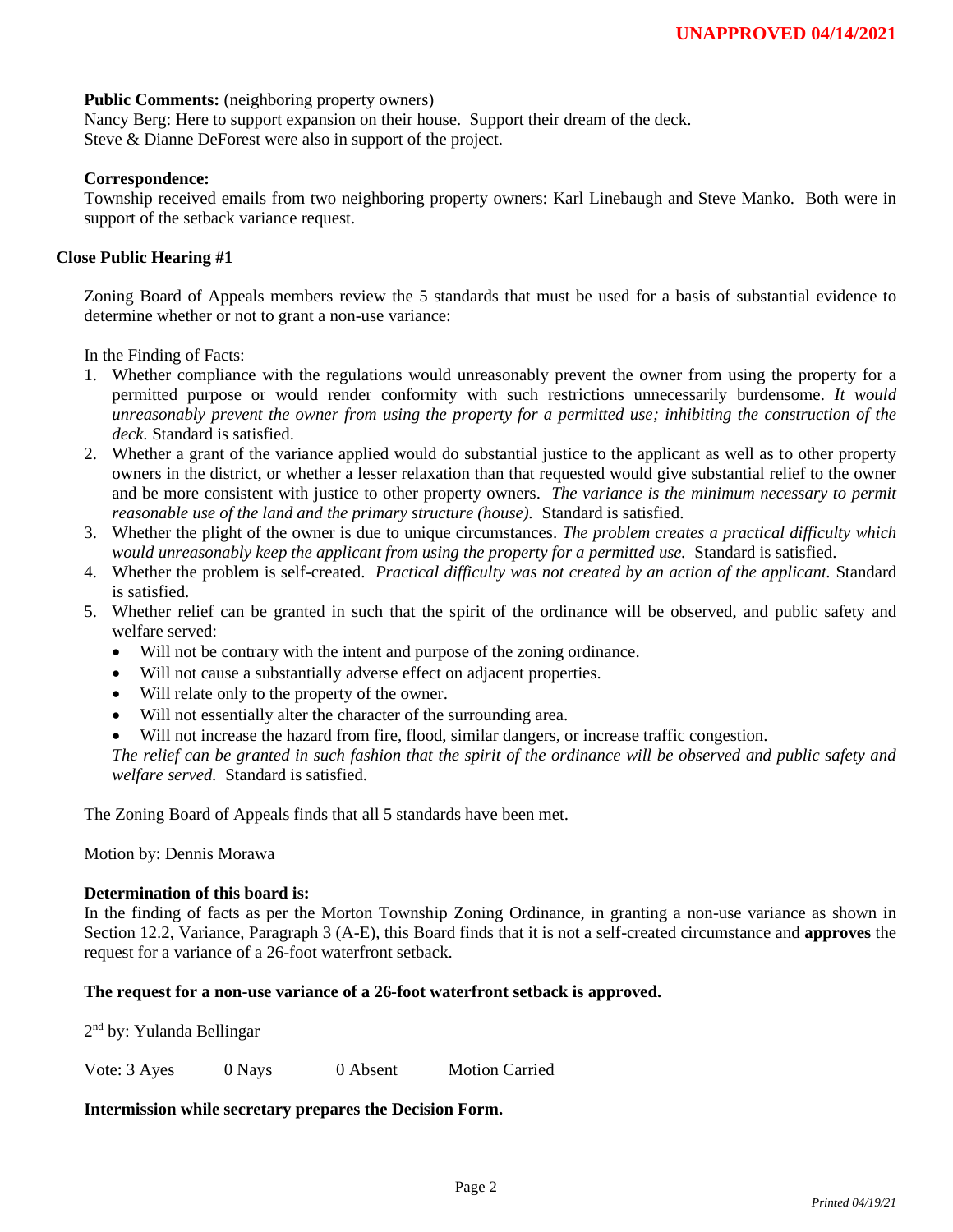## **Open Public Hearing #2**

A. The hearing is for the purpose of hearing an appeal of the Zoning Administrator's decision to deny zoning permit application (PZ21-011) for the construction of a new residence in violation of Section 5.15 (#3) Setbacks, of the Morton Township Zoning Ordinance. The appeal is asking for a setback variance on the sides from 6 feet down to 5 feet.

Facts:

Property Code: 5411-066-087-000 Property Address: 9678 W School Section Lk Dr Owner/Applicant: Steven & Michelle Whip Zoning: R-1 Notice in Big Rapids *Pioneer* on March 31, 2021 Letters sent to 11 neighboring property owners on March 31, 2021

Comments by Steve Whip (owner/applicant):

- Bought property 25-30 years ago. Want to build retirement home on. Found plans that we really liked that fits our needs perfectly.
- Asking for just 1 foot on each side. To change the plans would be very expensive.

Rich Davis, Zoning Administrator commented that it would be a good improvement for the north end of School Section Lake.

Mark Klumpp, Supervisor commented:

- Denied for side setbacks.
- Setbacks have already been reduced to down to 10% of lot width to 6 feet.

#### **Public Comments:** (neighboring property owners)

Jim Vandenbosh: Questioned if the setbacks included the overhang. He also commented that he thought the design for the house was beautiful.

Jim Garland: Was in favor of the request.

#### **Correspondence**:

There was no correspondence from neighboring property owners.

#### **Close Public Hearing #2**

Zoning Board of Appeals members review the 5 standards that must be used for a basis of substantial evidence to determine whether or not to grant a non-use variance:

In the Finding of Facts:

- 1. Whether compliance with the regulations would unreasonably prevent the owner from using the property for a permitted purpose or would render conformity with such restrictions unnecessarily burdensome. *Compliance with regulations "as requested" would prevent the owner from using the property for a permitted use. Proposed requirements cannot be met on the existing lot due to narrowness.* Standard is satisfied.
- 2. Whether a grant of the variance applied would do substantial justice to the applicant as well as to other property owners in the district, or whether a lesser relaxation than that requested would give substantial relief to the owner and be more consistent with justice to other property owners. *The variance is the minimum necessary to permit "requested" reasonable use of the land and the primary structure (house).* Standard is satisfied.
- 3. Whether the plight of the owner is due to unique circumstances. *The problem creates a practical difficulty due to narrowness of the lot.* Standard is satisfied.
- 4. Whether the problem is self-created. *The practical difficulty is self-created by an action of the applicant. Proposing to build a house on a non-conforming lot with already reduced setbacks.* Standard is **not** satisfied.
- 5. Whether relief can be granted in such that the spirit of the ordinance will be observed, and public safety and welfare served: